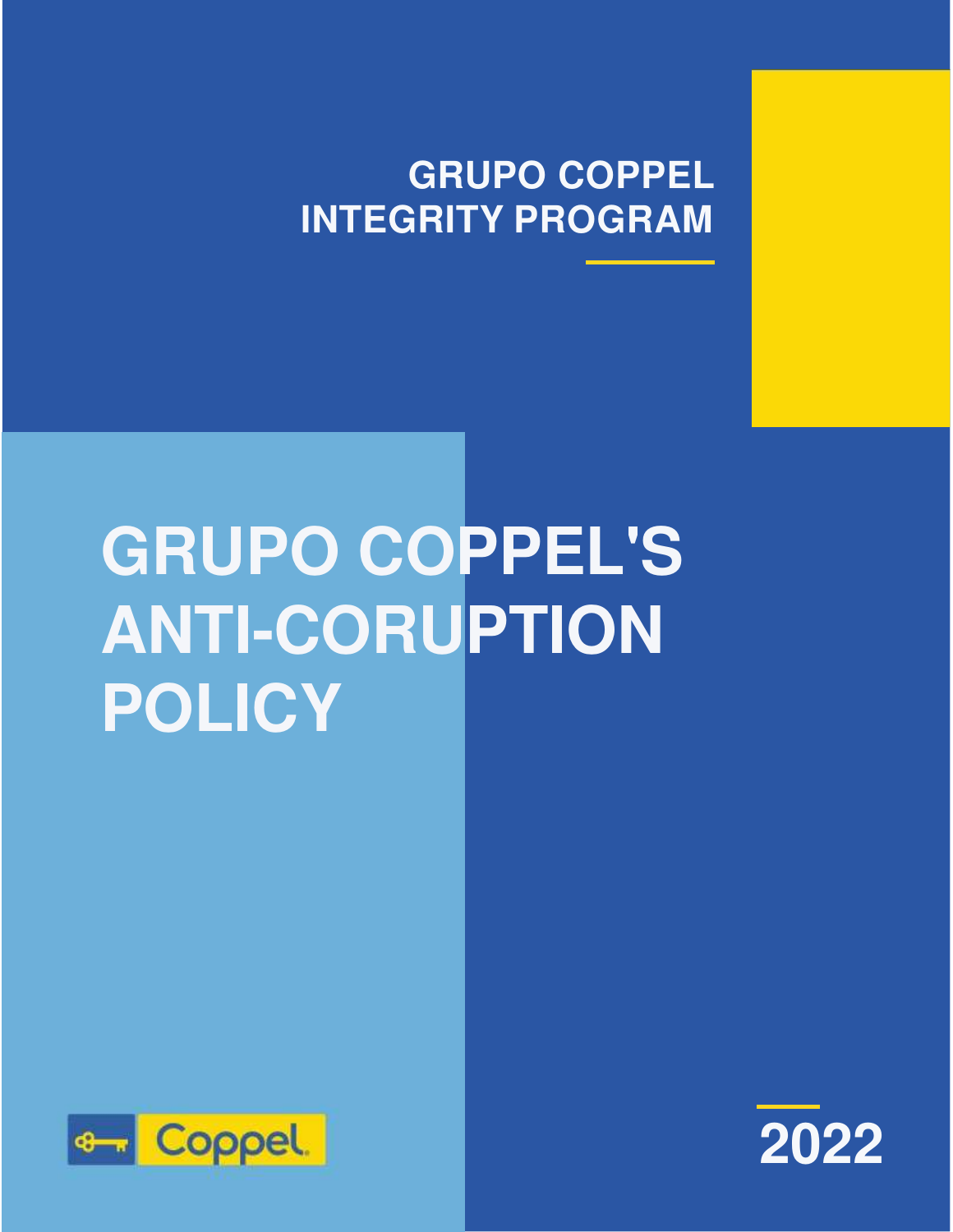# **G R U P O C O P P E L ' S A N TI - C O R R U P T I O N P O L I C Y**

In Grupo Coppel we focus on creating sustainable and long-term relationships with our clients, associates, suppliers and external third parties.

For over 80 years, this way of working has allowed us to gain the trust of each one of them, acting in accordance with their values and within the framework of legality have always been our main objective. Therefore, having a Corporate Integrity Program guides us to avoid participating in acts of discrimination, bribery, corruption and fraud, and at the same time it provides us with the guidelines to face, respond and mitigate such situations.

Thus, Grupo Coppel has developed an Anti-Corruption Policy which helps us reject any act of corruption of public or private nature. We achieve this through our clear, visible and accessible rules, reiterating the commitment to act with integrity and in accordance with our corporate values.

#### **THIS POLICY INCLUDES:**



#### **ZERO TOLERANCE FOR OFFERING, ACCEPTING AND/OR REQUESTING OF BRIBERY IN ANY OF ITS FORMS**

Grupo Coppel does not tolerate or allowbribery in any of its forms and undertakes to comply with international laws and agreements regarding anti-corruption in any country where we conduct business. Thus, our Shareholders, Board Members, Directors, Collaborators and external third parties must comply with the following:

- Do not offer, promise or deliver directly or indirectly, to any authority officials, payments, tips, donations, job opportunities, sponsorship, special advantage or any benefit of any kind withthe intention of unduly influencing the acts or decisions of the recipient of the benefit.
- Facilitation payments are not allowed, this being understood as such payments, tips or small gifts that have the purpose of expediting or facilitating processes, procedures, registrations or any kind of authorization before the authorities.
- Express absolute rejection of any insinuation, attempt, request or demand of a bribe from an authority, any request in that regard must be declined and reported immediately by the mechanisms made available by Grupo Coppel for this purpose.

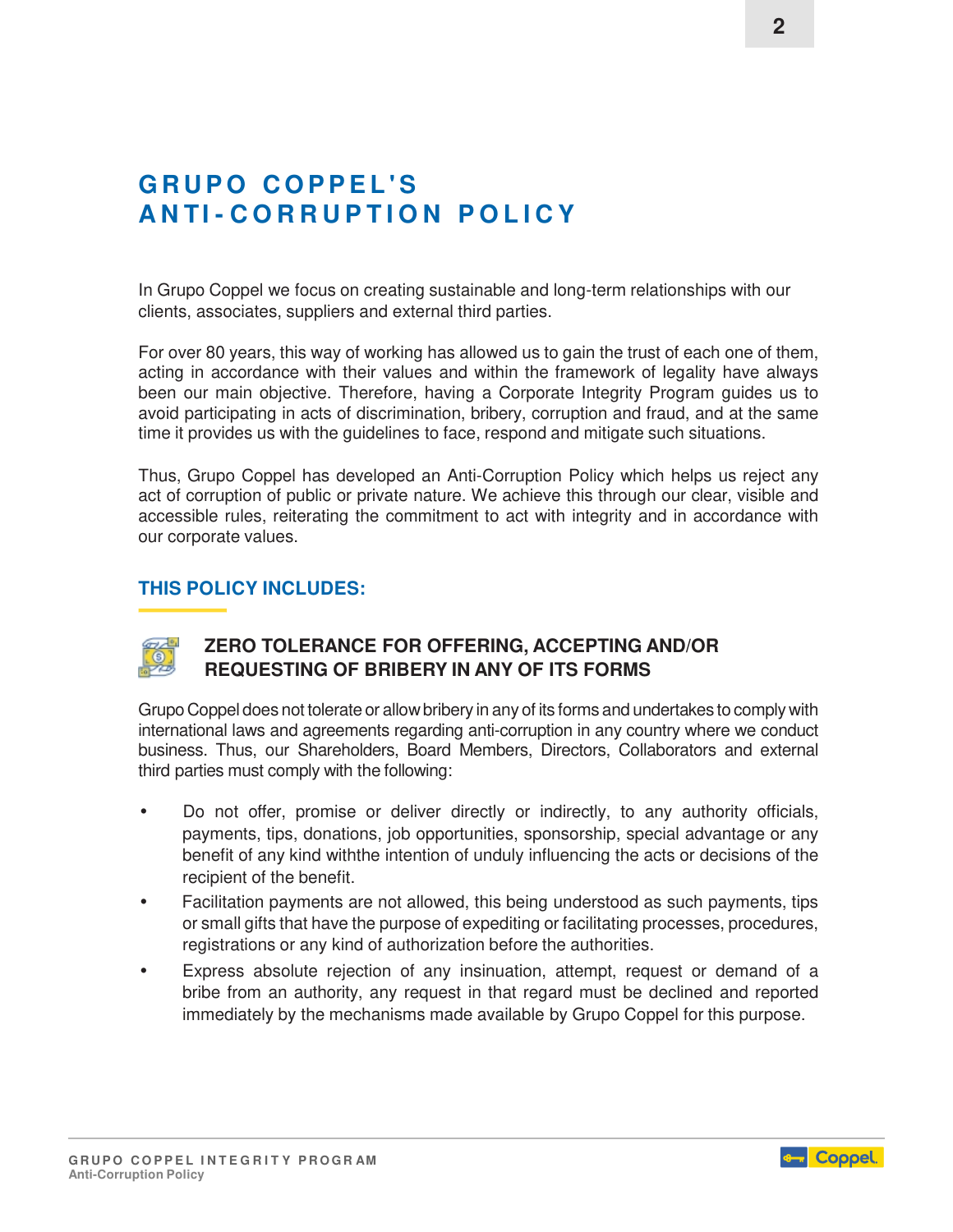# **ZERO TOLERANCE FOR EXTORTION**

Sexual extortion is the use of an hierarchical position or any other form of authority to the detriment of the sexual dignity of another person, in order to obtain an undue benefit or advantage, regardless of gender or sexual identity. Grupo Coppel will resort to all measures available in its internal regulation and in Mexican legislation for the sanction of extortion, including sexual extortion.

## **DO NOT ACCEPT BENEFITS FOR IMPROPER PURPOSES**

It is understood as a benefit any gift, favor or attention, in cash or kind, directly or through third parties, in that sense, Grupo Coppel:

- Prohibits its Shareholders, Board Members, Directors and Collaborators from receiving any benefit from its suppliers, with the intention of obtaining an undue advantage.
- Does not permit any offer, promise or grant to any person, company, authority or government official in order to gain an undue advantage.



#### **RESTRICTION ON DONATION FOR ELECTORAL PURPOSES**

We prohibit making contributions of any kind for electoral purposes. Contributions, donations, gifts or sponsorships are not authorized for pre-candidates, candidates, political parties, or foundations, associations or companies that are used directly or indirectly as means to raise resources for electoral purposes.

We promote the free exercise of civil and political rights of our associates, which must be in a personal capacity.



#### **DONATING EXCLUSIVELY FOR PHILANTHROPIC PURPOSES AND TO CONTRIBUTE WITH THE COMMUNITY**

Committed to improving the quality of life of our customers, at Grupo Coppel we make donations solely and exclusively as part of our commitment with the community as a socially responsible company, within the law and without these donations being or being understood as conditioning factor for obtaining any present or future benefit for the giver.



#### **PROHIBITION OF INFLUENCE PEDDLING**

Grupo Coppel prohibits the use of influence, economic or political power, real or fictitious, over any government authority, with the purpose of obtaining a benefit or an advantage for oneself or for an external third party, or to cause harm to any person or government official, regardless of the results obtained.